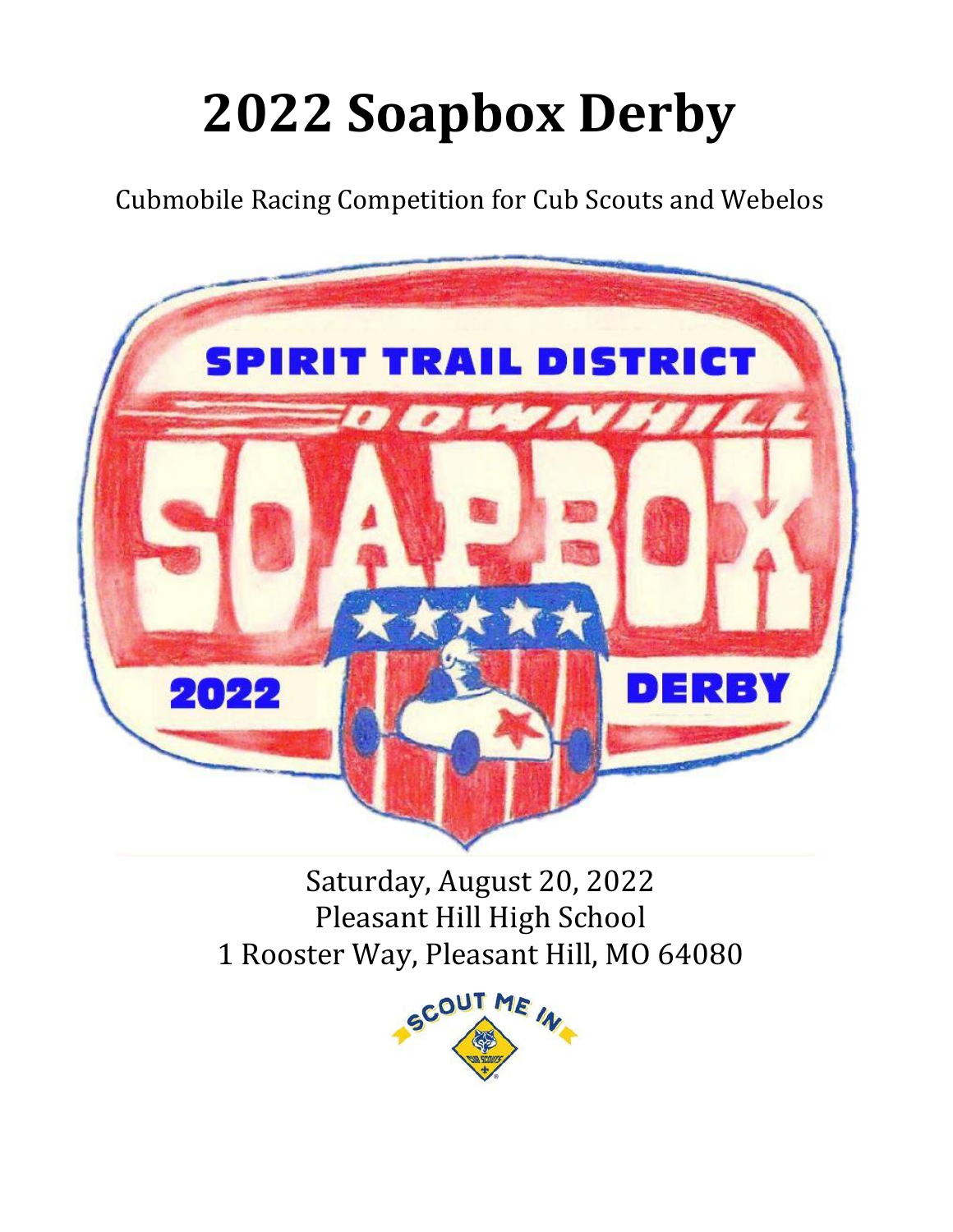# MISSION STATEMENT

Provide an annual cub scouting event that encourages creativity, camaraderie, leadership, and activity while incorporating community Scouting culture. Motivate bridging the gap in troop-to-pack relationships thru teamwork. Encourage recruitment for youth in the Heart of America Council (HOAC) community as well as build a foundation of adult volunteers to lead as role models for the future.

# RULE BOOK

**Please Note:**

**Copy this and give to each Team Member. Read it completely! Cubmobiles must pass inspection prior to competition racing on race day. Be sure to follow ALL SPECS. Inspection/Check in begins at 8:00 am on race day!**

# **ENTRY FORMS AND FEES ARE DUE BY June 1, 2022.**

 **Entries that arrive late, after June 1, 2022 will cost an extra fee of \$5.00/cubmobile.**

**Please make checks payable to "Pack 300"**

# *General Instructions:*

- 1. Do not start building your cubmobile until your entry form has been accepted.
- 2. Any cubmobile may be sponsored. Sponsorship of a cubmobile is the responsibility of the cubmobile owner(s). Any cubmobile that has been sponsored must have a decal or paint scheme signifying the sponsor.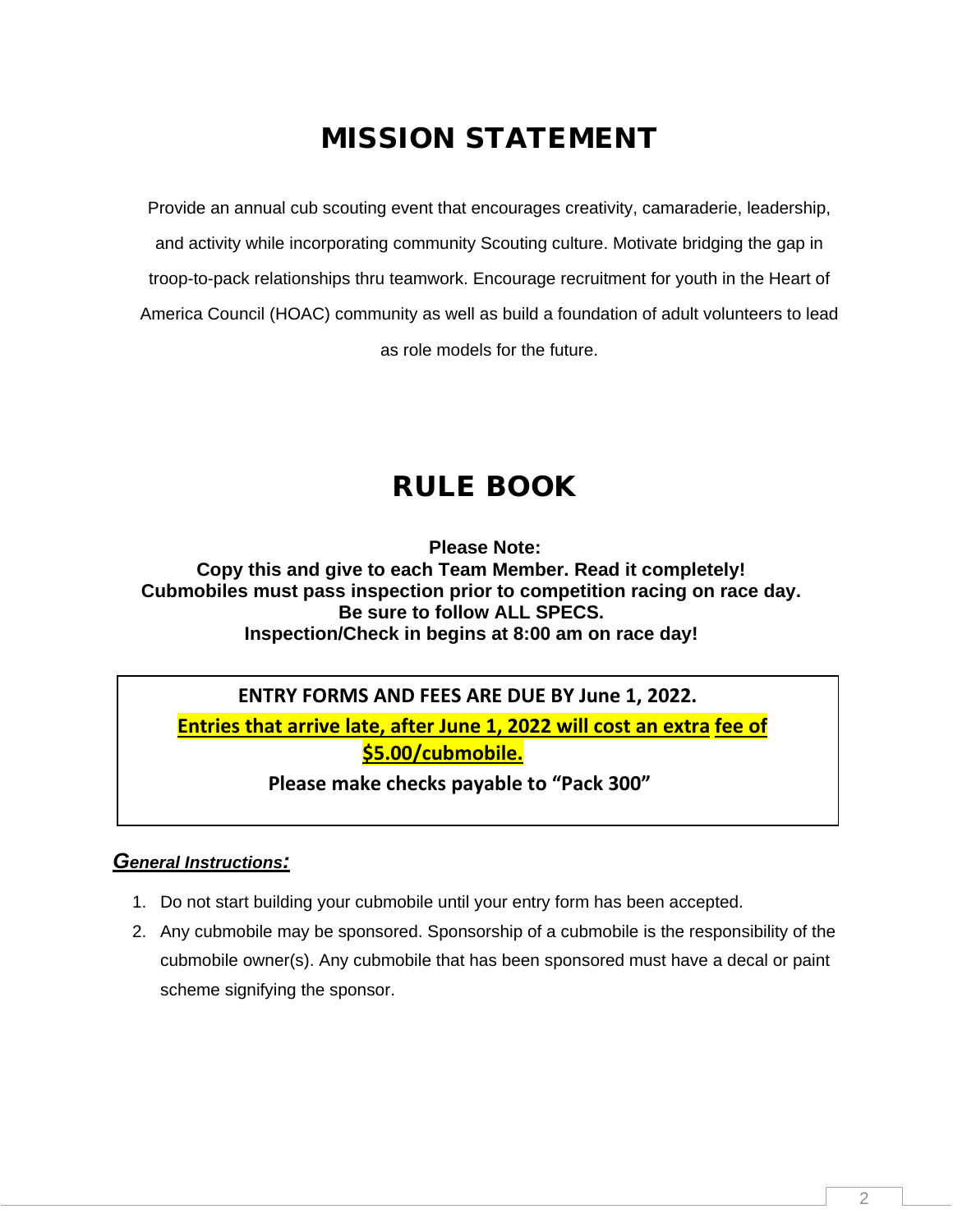- 3. All participating **team members** must be chartered cub scouts, webelos, scouts, or adult volunteers. All participating **drivers** must be cub scouts or webelos.
- 4. Drivers must be at least age 7 prior to test driving any cubmobile and driving on racing day. Those cub scouts ages 5 and 6 can actively participate on team, however cannot drive a cubmobile.

## **\*\*\* See page 11 for details for drivers ages 5 and 6 Big Wheel Race on race day \*\*\***

- 5. If driver has special health concerns, please let staff know at time of registration AND upon check-in on race day.
- 6. Minimum number team members per cubmobile is 1 team member. Maximum number team members per cubmobile is 5 team members. If team consists of more than 1 member than team must select 1 driver for the cubmobile on race day. Any 1 driver can only drive any 1 cubmobile on race day. The driver is assigned to the cubmobile at time of inspection.
- 7. Each team member, including driver of cubmobile, must be wearing matching custom shirts.

## **\*\*\* See page 11 for details regarding attire on race day \*\*\***

8. Each pack participating in race will be required to provide at least one volunteer for Recruitment tent, Volunteer to help with event, or both.

### **\*\*\* See page 12 for details for Recruitment Tent and Event Volunteers \*\*\***

- 9. While constructing cubmobiles YPT guidelines must be maintained, including den chiefs and 2-deep leadership. There must be adult supervisors present while constructing all team attire and the cubmobile. Adult supervisors can be den leaders, parents, etc. The number of adult supervisors' present must be 2 cub scouts per 1 adult supervisor OR equal the number of cub scouts present at time of construction.
- 10. On race day, if a cubmobile fails to pass inspection, the Race Grand Marshall has the authority to reject and eliminate from the race any vehicle which he/she believes is unsafe, or does not conform to the specifications. Modifications are allowed at time of check-in, however after cubmobile passes initial inspection no further modifications can be made. **SAFETY CONCERN:** Weight CAN NOT be ADDED to cubmobile on race day, AT ANY TIME. All weight included on cubmobile must be assembled and secured in place upon arrival to check-in on race day. Weight can be removed only during check-in and inspection process, BUT NOT ADDED. If race officials see such conduct of adding weight, cubmobile will be disqualified.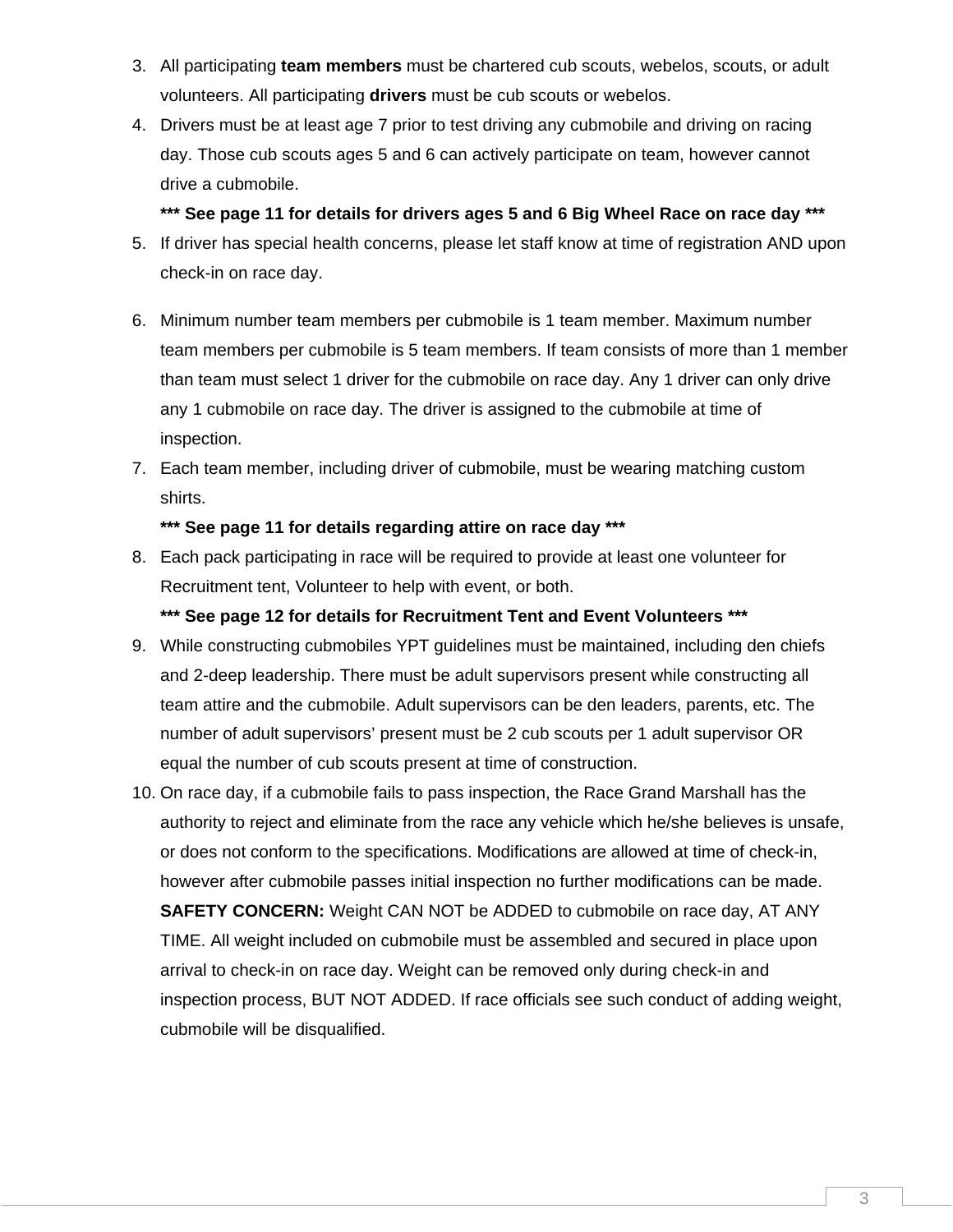- 11. At time of inspection each cubmobile will be assigned to **modified** OR **custom** class. This will designate which class cubmobile is racing in for duration of race day.
- 12. The Soapbox Derby Planning Committee on site race day will serve as the Race Officials.
- 13. In all cases where a decision is required, the Race Official's majority vote will be required. If this does not resolve any issue, then the Race Grand Marshall will be asked for a final decision. There will be Race Officials along the race course to make sure that participants stay within their lanes and to ensure that fair racing is maintained.
- 14. There will be two "Starting Officials" to ensure fair starts.
- 15. There will be two 'Race Officials' at the finish line.
- 16. Participants may be disqualified for unsportsmanlike behavior of driver or pit crew.
- 17. Protective head gear must be worn during each race. We strongly recommend a snowmobile, bicycle, or motorcycle helmet.
- 18. Rules of the race will be available at the Check-In tent on race day.
- 19. Start ramps will be used: you must build your cubmobile so that it conforms to the minimum and maximum dimensions.
- 20. Each team must have a volunteer adult capable of holding cubmobile at top of start ramps and releasing, letting go, at appropriate time. The appropriate time is upon hearing "Go!" from Starting Officials as they call "On your mark, get set, go!"
- 21. Your cubmobile will be issued an officially approved sticker after it has passed inspection. No alterations to your cubmobile will be allowed after the sticker is issued. Please keep affixed to cubmobile until all racing has concluded.
- 22. It is expected that all drivers and people in their pit crew will act in a sportsmanlike manner at all times. Anyone who does not uphold the requests of the Race Officials may be expelled from the race.
- 23. Each class will have 1st, 2nd, and 3rd place awarded at end of races on race day.
- 24. Each race will include 2-3 racers, one in each lane of the track. Lanes will be designated by hay bales and/or cones positioned on track. Time will be recorded after each heat for each individual cubmobile. Elimination will be determined pinewood derby style - as the races progress, cubmobiles are eliminated from the competition, narrowing the field down to the fastest cars.
- 25. If any one cubmobile impedes another cubmobile's racing lane by crossing into divider lane hay bales, obstructing the racing lane(s),  $1<sup>st</sup>$  time - there will be a one time re-race for both of the cubmobiles involved. If any one cubmobile impedes another racing lane a 2<sup>nd</sup> time - the impeding cubmobile will be disqualified. The affected racer in opposing lane will get to re-race their cubmobile due to impediment.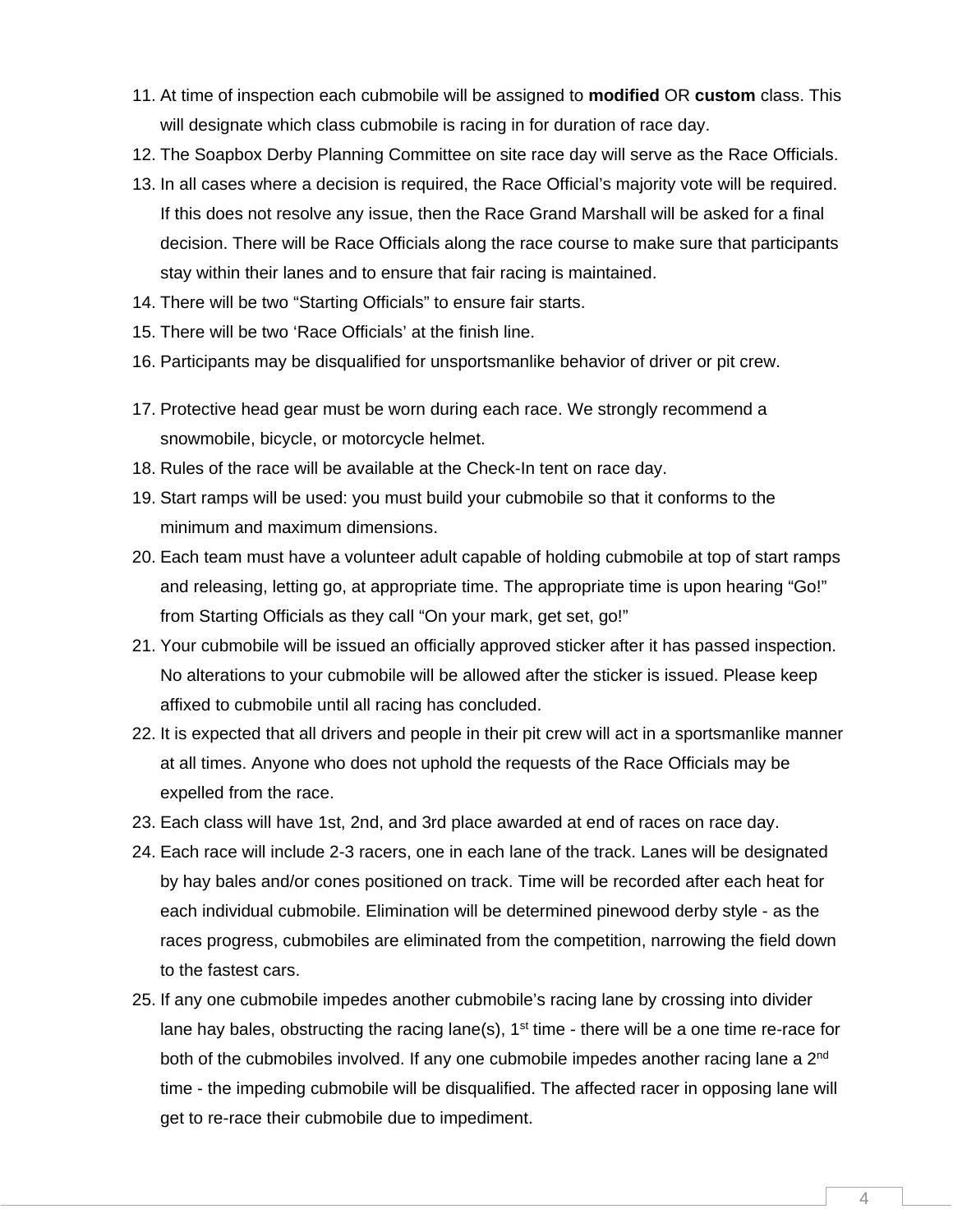26. If your cubmobile needs repair during the races, and you are called upon to race, you will be given one run's grace or about ten minutes, but you must be ready when your number is called for a second time, or be eliminated. (This action must be taken so as to not slow the race schedule.)

NOTE: Once cubmobile has passed inspection, repairs are allowed only if damage to cubmobile occurs during a race AND after repairs are made the cubmobile must pass reinspection by a Race Official prior to racing again in the next heat.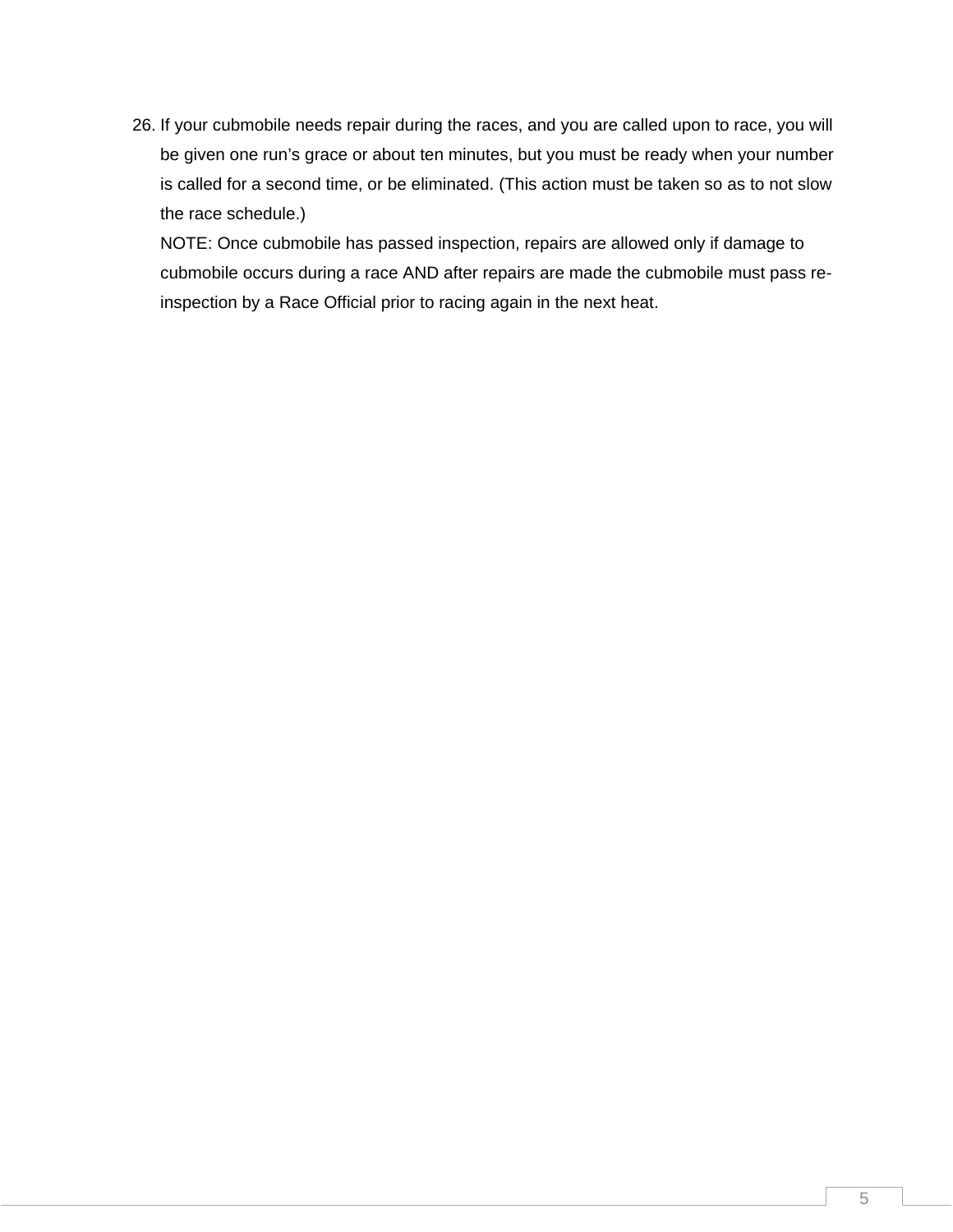# *Cubmobile Specs:*

To maintain fairness and family fun we ONLY permit custom or modified classes of cubmobiles. Professional kit race cars, NOT modified, are NOT allowed.

- **Modified** cubmobile has been changed in some form or fashion from a kit derby car to meet qualifications of this cub scout Spirit Trail District Soapbox Derby
- **Custom**  cubmobile has been constructed entirely custom, home-built from scratch partby-part

In order to ensure competitive fairness and safety, each cubmobile, regardless of class must conform to the following specifications.

- 1. The total receipted value of the Little Rascal class cubmobile (including the wheels) cannot exceed \$300.00 Receipts will be required for all purchases or donations put towards, or for the construction, of the cubmobile.
- 2. The Little Rascal class cubmobile length will be no longer than 80" (inches).
- 3. All Little Rascal class cubmobile must have 4 wheels.
- 4. Each Little Rascal class cubmobile must be gravity powered. No motors or engines.
- 5. A minimum ground clearance, cubmobile body to the ground, of 3" must be met when the driver is seated in the cubmobile
- **6.** Minimum wheelbase (center of the front wheel to the center of the rear wheels) of **48"** (inches) is required.
- 7. Front and rear axles must be the same width with the distance between the wheels a minimum of **30"** to a maximum of no more than **36"**. No exceptions.
- 8. The cubmobile must have an adequate brake system. Brake system must be capable of bringing cubmobile to a complete stop within 20 feet.
	- a. Skid pad on the wheels is a very basic, yet very effective braking method. In this method, you set up a pad or brake shoe that rubs against the wheels to stop the car.
	- b. A skid pad on the ground is similar to the first option, but instead of a pad contacting the wheels, it contacts the ground. This method is a little more complex to construct and probably less effective than the pad on the wheels method.
	- c. Caliper brakes on the wheels are like your basic bicycle brakes. This method works great although the construction needs to be fairly concise for the brakes to be effective.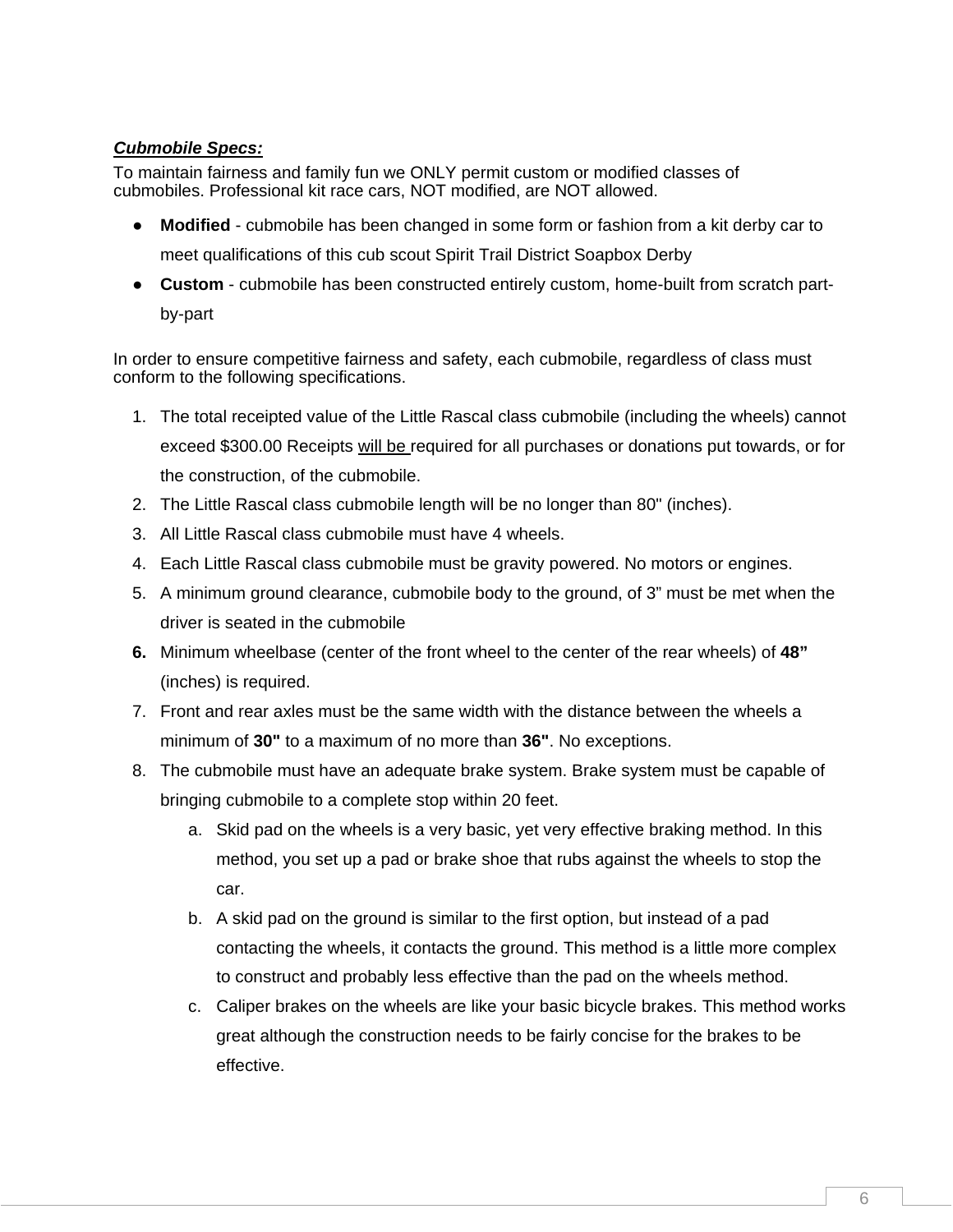- 9. A steering apparatus must be included on cubmobile.
	- a. Simple pivot steering is the most basic and common steering system. Basically, the front axle is a solid piece that rotates about a single pivot in the center.
	- b. Four bar linkage is like a steering mechanism that you might find in your automobile. It is more complex and harder to construct and thus it is seldom recommended.

Whatever method of steering you use it's not wise to limit it to the range of your car. The derby will be run on a straight course so that there will be little need for sharp turns. Please do not design your car to turn on a dime, it is not safe and may cause your car to flip.

- 10. The body of the cubmobile must be made of wood, fiberglass or plastic ONLY (NO METAL in excess of nails, bolts, screws and the like used to attach parts together).
- 11. The body of cubmobile must not enclose the cockpit seating area completely and must permit free use of the hands, arms, head, and clear line of sight.
- 12. The driver's head cannot be confined by the body of cubmobile or any individual part of the cubmobile.
- 13. Each entrant/driver must assist in building his/her own cubmobile.
- 14. No sharp edges are permitted on the exterior or interior of the cubmobile. No protruding objects are permitted on the interior of the cubmobile.
- 15. If extra weight(s) is added to cubmobile, it must be secured in place and no more than 1/2 the driver's weight. The extra weight(s) cannot obstruct the driver's vision while seated in cubmobile.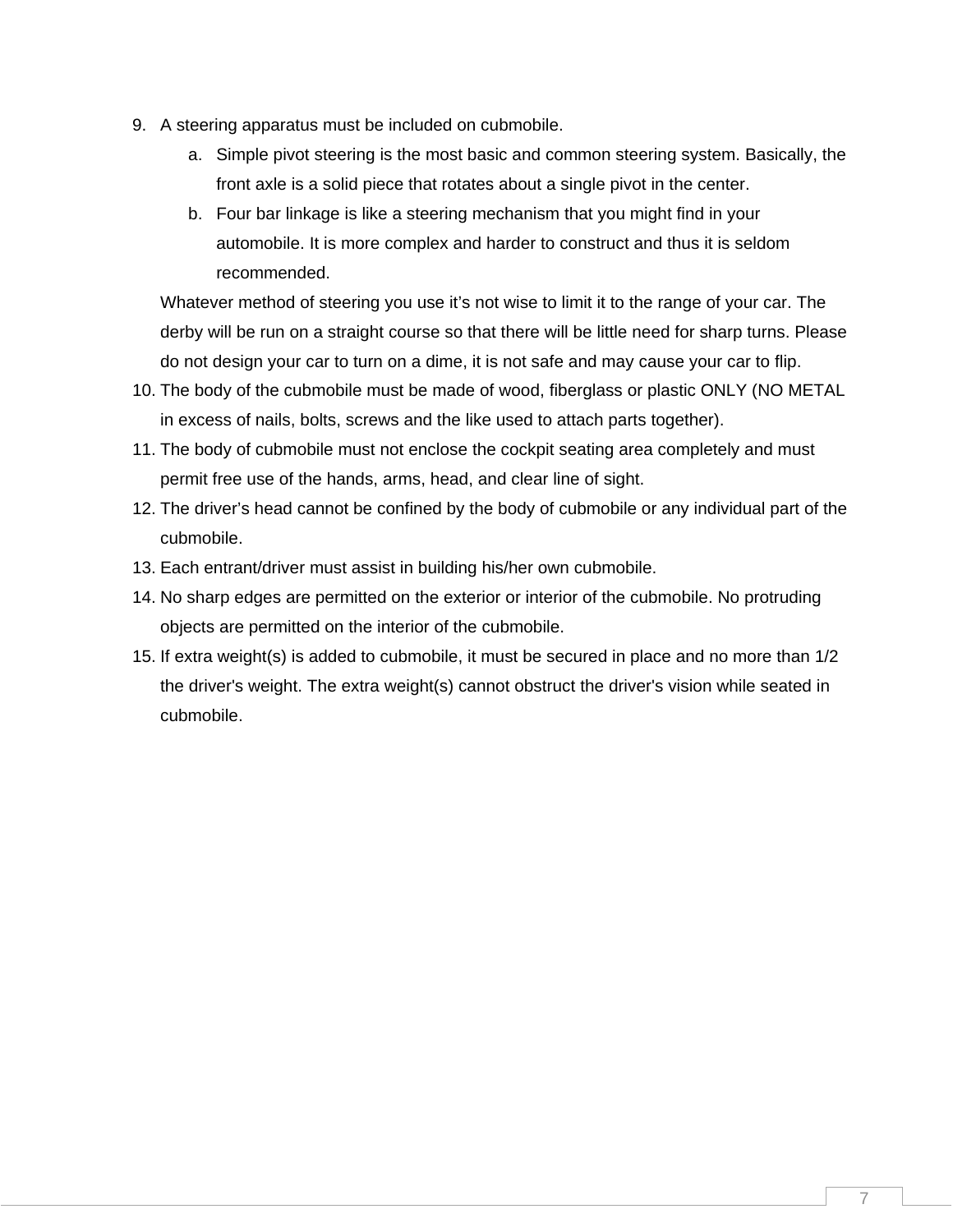# *Safety and Qualifications:*

Final Safety **Inspection** and qualification will be race day at check-in tent.

## *The Cubmobile Inspector will check the following:*

The driver of each cubmobile must be in attendance at the safety inspection and qualification where we confirm each driver's:

- 1. Driver's proper fitting helmet.
- 2. Driver's age is at least 7 years old
- 3. Weight of driver combined with cubmobile must not exceed 250 lbs.
- 4. Cubmobile brakes (a test of the brakes will be performed during inspection)
- 5. Cubmobile strength of the frame
- 6. Cubmobile fastening and securing of the axels and wheels
- 7. Cubmobile steering assembly
- 8. Cubmobile no sharp protruding edges or objects
- 9. NO ALTERATIONS to wheels or bearings will be allowed on race day, including excess use of oil or lubricant
- 10. Permission Slip for driver AND an Entry Form for driver are on file and signed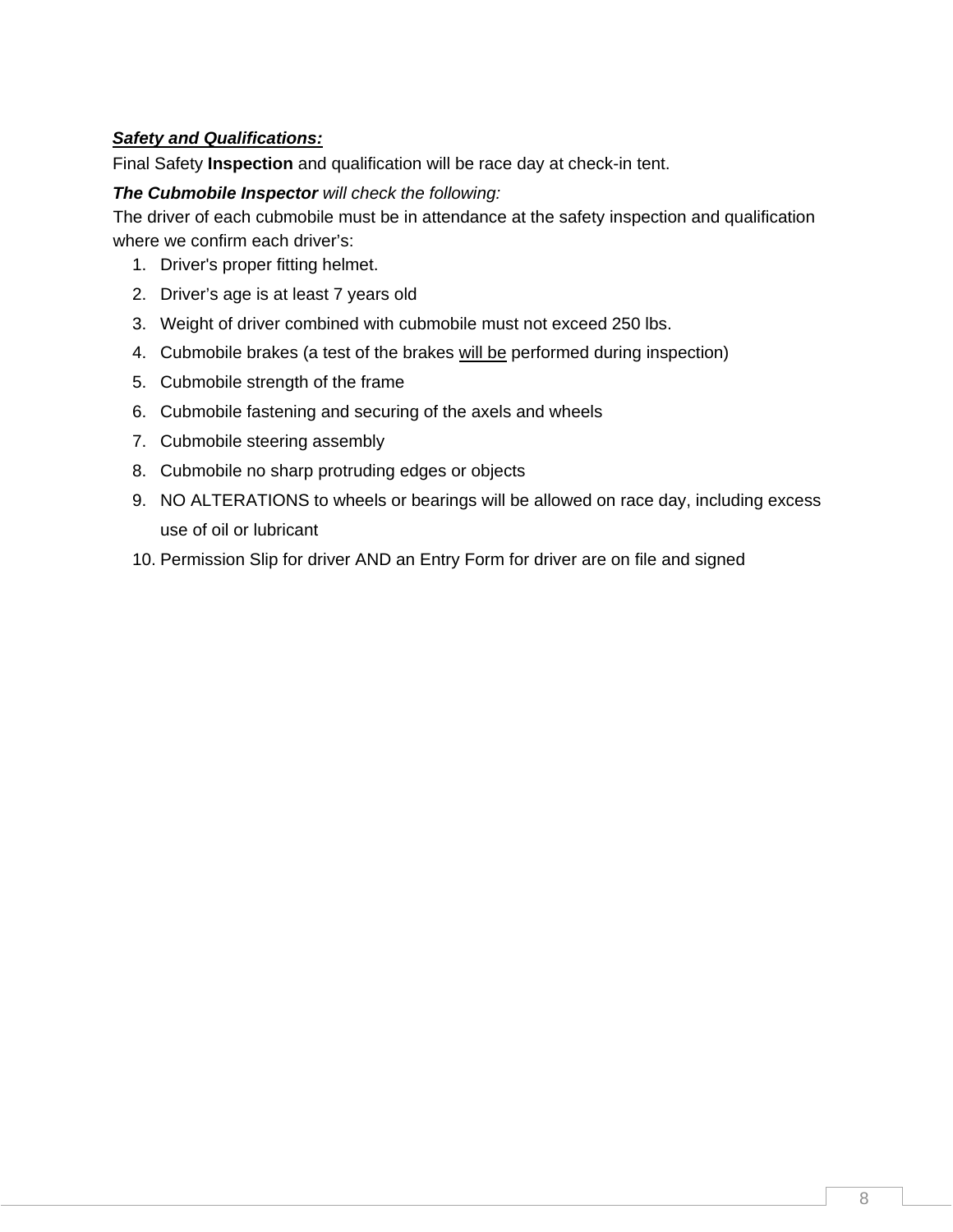# *The Race:*

The course will be in Pleasant Hill High School parking lot, Pleasant Hill, Missouri**.**

# **You are advised to be at the staging area with your cubmobile by 8:00 am (Saturday, August 20, 2022) for final check-in and inspection.**

All cubmobiles will be started from a ramp. False starts will be called only if the starting judges feel an advantage from the start was made. Each cubmobile will have at least two runs, each time running in a different lane. All cubmobiles will race 1st run, prior to beginning of 2nd runs.

The order of racing shall be determined by a draw. Drivers and cubmobiles must be ready to race when driver's name are drawn for 1st runs.

All cubmobiles will be returned after each race by a truck/ATV with attached trailer to the pit area.

Please bring your own blocks, or wheel chocks, for when cubmobile is in the pit, not racing.

Any further instructions will be made on race day at the drivers' meeting prior to race time.

**The race will begin at 9:00 am…………………don't be late!**

# *Race Officials*

Local race officials include inspector, judges, and Race Grand Marshall and those persons appointed to assist in the responsibilities of the local race.

It is the responsibility of the local race officials to:

- 1. Enforce all rules outlined in the most current edition of the rule book.
- 2. Administer all paperwork pertaining to the local race in a timely manner.
- 3. Manage and control the conduct on all matters pertaining to the interpretation and enforcement of the rules.
- 4. Render final decisions on all matters pertaining to the interpretation and enforcement of the rules.
- 5. Render final decisions on all matters pertaining to the determination of winners.
- 6. Assess safety concerns to participants and/or spectators before, during and after the local race.
- 7. Remove him or herself from any decision where there is an apparent conflict of interest and the decision must be assigned to another local race official.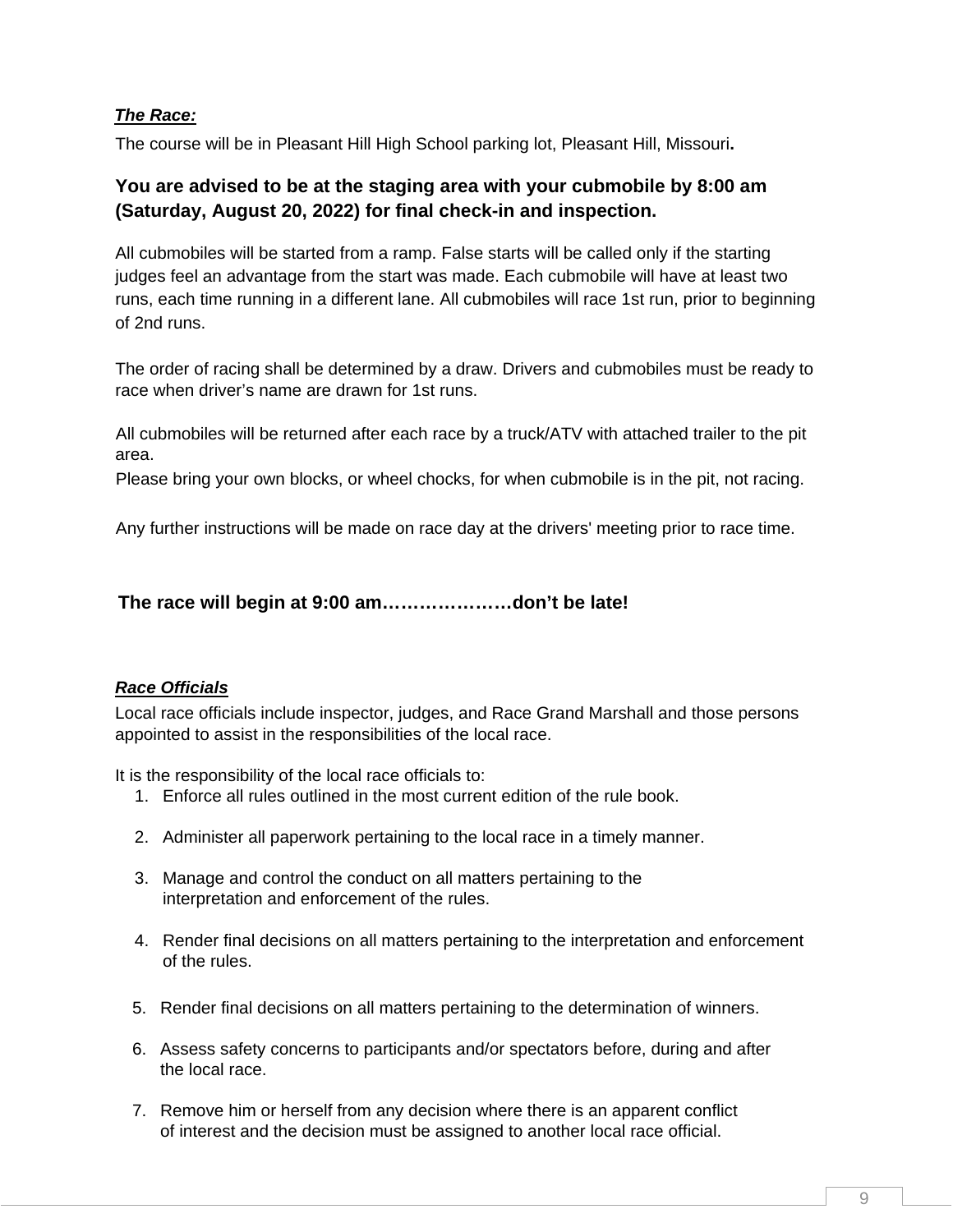# *A Final Note Regarding Changes to Cubmobiles:*

Absolutely no changes may be made to any cubmobile once it has been inspected and received an approval sticker.

Anyone found making changes to his/her cubmobile during the course of the race, **without prior approval from judges or Race Grand Marshall**, will be automatically disqualified and eliminated from the remainder of the race.

This shall include but not be limited to the following:

- a. Removal of or addition to weight of the cubmobile ex. Sandbagging
- b. Removal of or modification to body panels or structure of cubmobile
- c. Changing to a second set of wheels.
- d. Excess oil or lubricants are not allowed in the pits during the race without Race Grand Marshal approval. Wheels must not be cleaned once the race has begun without the Race Grand Marshall's approval.

In the event of damage to a cubmobile, for example where the driver hits a hay bale, repairs can be made to the extent that as little work as necessary is done to allow the cubmobile to continue racing, and it must pass safety re-inspection before being allowed to continue.

# **\*\*\* DRIVE AT YOUR OWN RISK \*\*\***

### *Conduct:*

We insist all drivers and pit crew, including parents and spectators, act in a sportsmanlike manner at all times.

Race Officials are volunteers who will attempt to make sure that all cubmobiles are running according to regulation and that all races are run in a fair manner.

Race Officials have the right to disqualify driver, cubmobile, or pit crew at any time for inappropriate behavior.

Race Officials have the right to remove any spectator from the race

Race Officials decisions are final.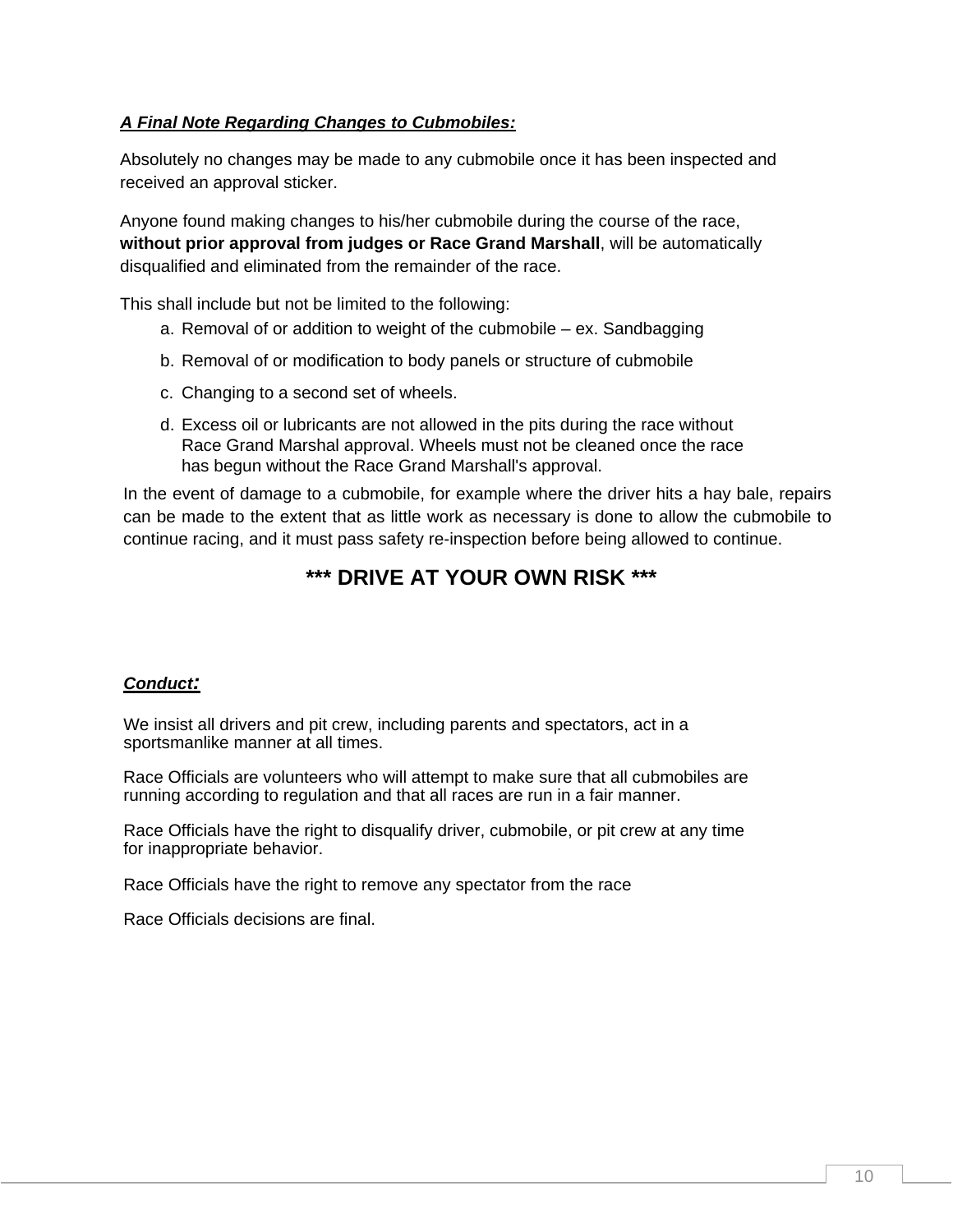# *Driver Attire Requirements:*

Shirt, shorts/pants, and closed toe shoes must be worn for the duration of the event. No skirts or baggy clothing. Helmet is required. Additional safety attire is optional and at your own discretion.

Shirt must have displayed in some fashion, cub scout pack # and BSA. Get creative! Design a custom shirt to display your team spirit!

Hat can be worn while not in a cubmobile, however as soon as enter cubmobile must be removed and placed outside of the cubmobile.

#### *Team Attire Requirements:*

Shirt, shorts/pants, and closed toe shoes must be worn for the duration of the event. No skirts or baggy clothing.

Shirt must match that of the racer/driver.



# BIG WHEEL RACE RULE BOOK

- 1. Ages 5 and 6 years old ONLY.
- 2. Bring your own Big Wheel to race on race day.
- 3. Each driver that plans to race in Big Wheel Race must turn in an entry form, permission slip, and health form upon arrival on race day. Entry forms will be accepted prior to race day as well.
- 4. No ramps will be used at start gate of Big Wheel Race.
- 5. Race will be single elimination where first to cross finish line in each heat will have a final race off.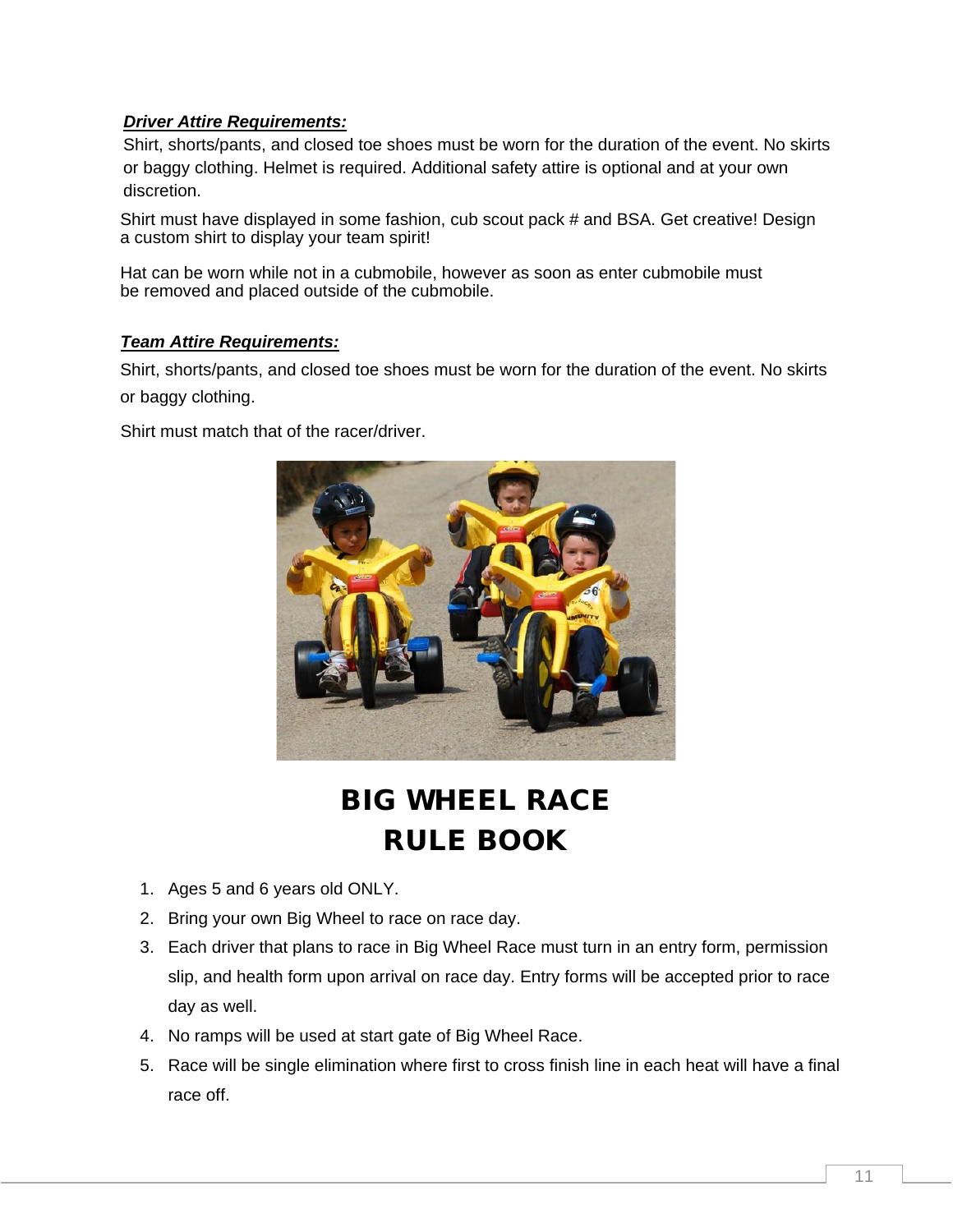# Recruitment Tent

# and

# Event Volunteers to Help with Race(s)

The planning committee has designed race day as a zero-budget event. What's put in as a group effort is what we'll get out! This means volunteer staff is necessary for success!

Each participating pack that has a driver racing is to sign-up and plan for at least 1 volunteer adult on race day to staff the recruitment tent and/or help with race day in general. This is to keep registration fees low and provide for more adult volunteer participation.

There can be more than 1 volunteer from each pack AND supporting members of the pack can sign up to be volunteers as well. The only requirement for volunteers is that they must have Adult Application completed and proof of YPT certificate on file.

### *Recruitment Tent*

Tent will have a table with sign up info for cub scouts and a list of contacts for each district's commissioner. Spectators can visit tent and gather more info about scouting and sign up to be a cub scout in their local district! Contact info provided will be arranged in a school district/county to HOAC District format. Spectators can then take the info and contact gathered to find out which pack they would be in and officially sign up. Youth and Adult applications will be available at tent as well.

Volunteer staff will assist in providing info and a friendly face at tent. Volunteer staff will assist spectators entering tent find which HOAC district they are in and share contact info with district commissioner for specified district. Volunteer staff will also promote Scouting by sharing their own experiences in Scouting as appropriate.

### *Event Volunteers to Help with Race(s)*

Adult volunteers are needed to help Race Officials carry out normal race day activities. Adult volunteer will be utilized in any number of capacities, from directing cars for parking at entrance of event to helping at start/end gates.